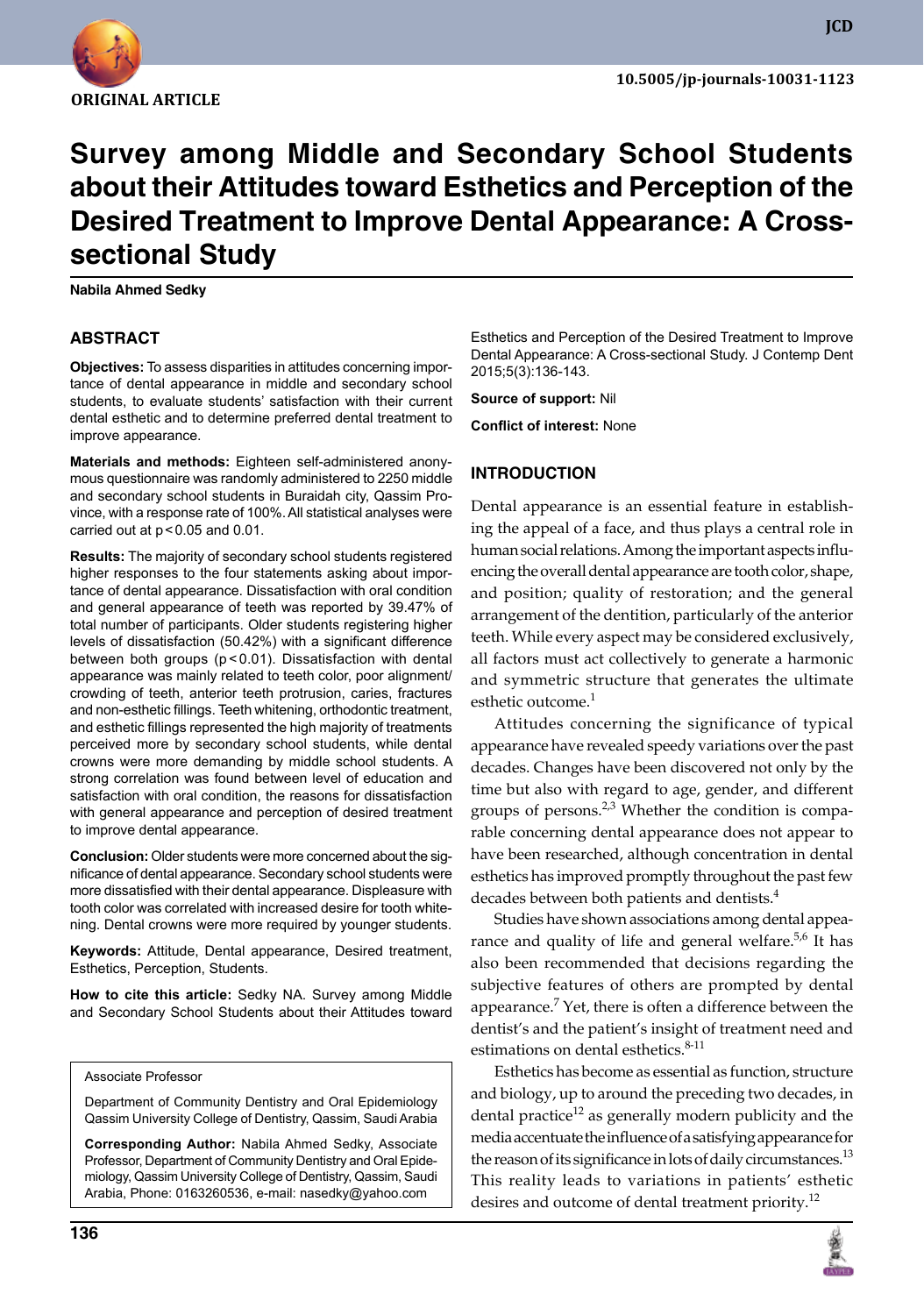Throughout the last 20 years, the Kingdom of Saudi Arabia has had a noticeable growth in population and an enormous development in many features of life. $^{14}$ Subsequently, an increase in the requirement for health services comprising oral health became obvious.

Nowadays, cosmetic dentistry has become an essential feature of dentistry. Anterior teeth restoration, tooth whitening treatments, labial veneers crowns, and orthodontic treatment are repeatedly required by patients who concerned in developing their dental appearance.<sup>12</sup>

The appearance of the teeth could be affected by gender, age and educational level. Females are registered to be more perceptive than males for the appearance of teeth and the significance of teeth reduces with aging and higher education levels.<sup>13</sup> Perceived dental treatments on anterior teeth also have an influence on dental esthetics, which is influenced by individual favorites and cultures. Inappropriately, in some cases, dentists may create an esthetic appearance varying from the patient's perceptions, developing communication difficulties and unexpected complications.15

Since esthetics is an essential aspect in dental practice and could be related to individual preferences, the aims of the present study were to assess the disparities in attitudes concerning the importance of dental appearance in the middle and secondary school students. Moreover, to evaluate the students' satisfaction with their current dental esthetic and finally to determine the preferred dental treatment to improve their appearance.

### **Materials and Methods**

This cross-sectional survey was conducted in Buraidah city, Qassim Province, Kingdom of Saudi Arabia, with students in public middle and secondary schools from 1st through 3rd grades.

A total sample of 2250 middle and secondary school students was selected. A list of all public schools in the mentioned city was provided by the Ministry of Education. Simultaneously with each school name was included the name of the district where the school was located, the number of first through third grade classes, the number of the corresponding students, and the school identification number.

A systematic random sampling technique was used to select the study sample ensuring a representation which reflected gender, geographic area and class grades. The sampling interval was decided based on the number of classes in each grade, with every second class was chosen to participate. Two framed lists, one for boys and one for girls selected classes within each school were organized by grade and geographical location. Then correspondingly subsamples were taken from each stratum. For

logistical purpose, no subsampling within class was implemented, as all students from selected classes were taken into the sample. No potential bias with regard to the selection of the study population was predicted and the samples were representative of the reference population. The study protocol was approved by the Dental Ethical Committee prior to initiating the study.

Data were collected during the Fall semester of the academic years 2014/2015. The students were asked to complete an anonymous self-administered questionnaire consisting of 18 questions at the same meeting. The purpose of the study was communicated well in advance to the students, each contributor was supplied with a complete explanation of the questionnaire in addition to the method of its scoring. The process of completing the questionnaire was observed by the researcher. No clinical examination was conducted.

The questionnaire used a simple tick-box format, with sections for demographic items (such as age, gender and year of study). Students were questioned on the importance of dental appearance, the satisfaction with oral conditions as teeth color and the alignment of teeth. Finally, the students were questioned about the desired treatments to improve dental appearance as having an orthodontic treatment, teeth whitening, esthetic fillings and dental crowns. Questionnaires were reviewed to ensure their completion before their receipt from the students.

This study has concentrated on answers to four statements on the importance of dental appearance in which the first statement was: 'Minor esthetic imperfections of the teeth have no importance, only they function well', the second was: 'A tooth loss that is visible is something to be ashamed of'. Then, the 3rd statement was: 'It does not matter how you look, only that you can chew what you like', and the last one was: 'To have beautiful and perfect teeth is very important for how you are treated by other people'.

The responses to the statements were based on a fourpoint Likert scale with response options of (1) strongly agree, (2) agree somewhat, (3) disagree somewhat, and (4) strongly disagree.

The English version of the questionnaire was translated into Arabic language and pre-tested on randomly selected 225 samples (10%) to ensure its comprehension, practicability, validity, interpretation of responses, and reliability (Cronbach's alpha  $\alpha$  = 0.932).

# **Statistical analysis**

Statistical analysis was conducted using the SPSS program (SPSS 19.0 for windows, SPSS Inc., Chicago, USA). All statistical analyses were carried out at a significance level of 0.01 and 0.05. The collected data were analyzed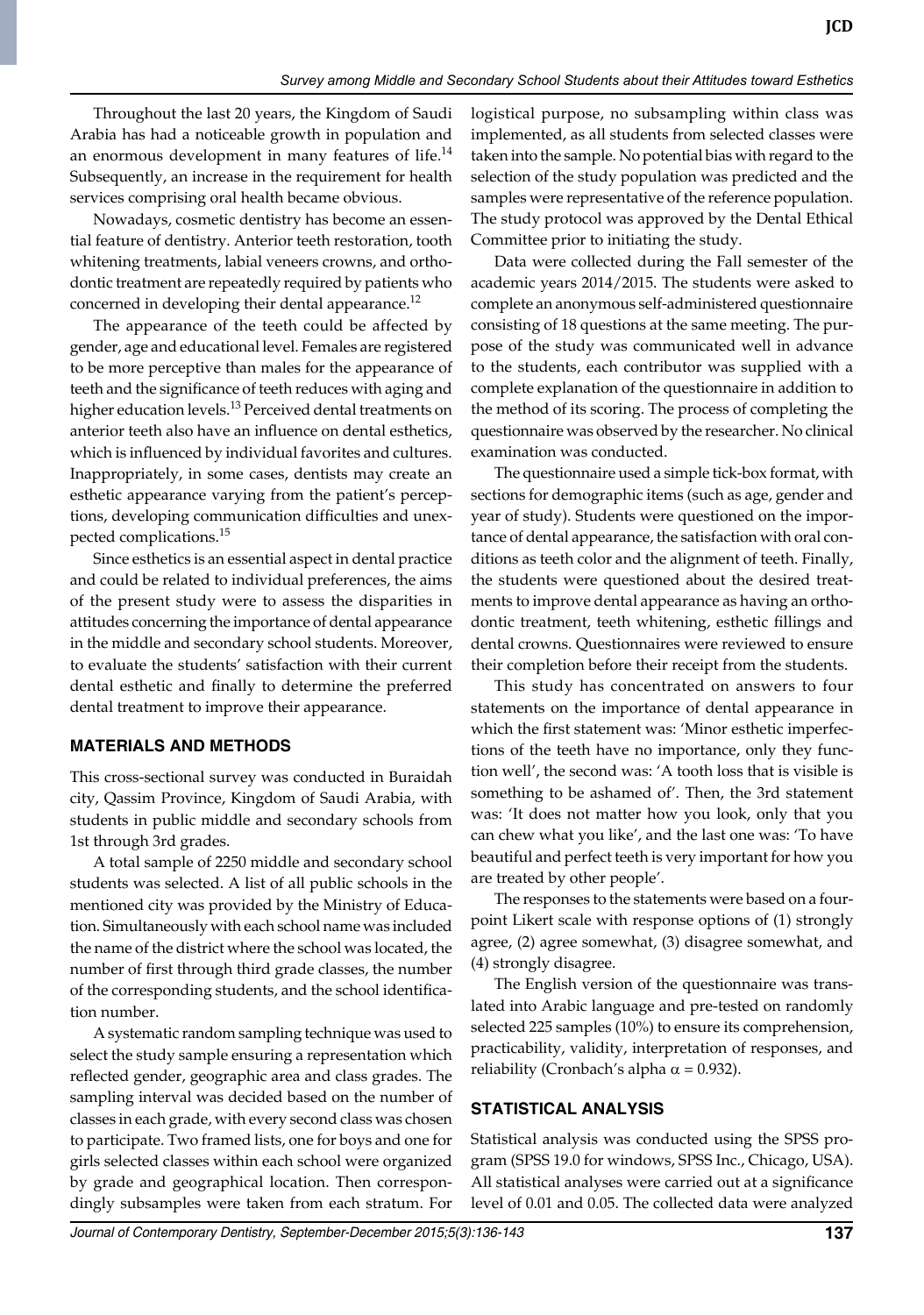by descriptive statistics and presented in frequency tables. Results were compared by means of cross-tabulation. The Chi-square test was used to test associations between the level of education and the independent variables. Finally, Pearson's correlation coefficient was used to investigate associations between variables.

#### **Results**

All the 2250 students surveyed completed their questionnaires representing a 100% response rate. Of the respondents, 45.07% were male and 54.93% were female students. Concerning the level of education, 51.87% of the participating students were in the middle schools and 48.13% were in the secondary schools. The mean age of participants was 15.49 years (SD + 1.68 years; range 13–18.5 years).

Table 1 revealed the difference in attitudes toward dental appearance according to level of education. The results demonstrated that the majority of secondary school students (83.66%) disagree that 'Minor esthetic imperfections of the teeth have no importance, only they function well', the findings reported that 53.46% of the secondary school students 'Strongly disagree', whereas 34.19% of the middle school students 'somewhat disagree' that statement, with a statistically significant difference between groups ( $\chi^2$  = 124.967, p < 0.001). Additionally, 80.06% of secondary school students agreed that 'A tooth loss that is visible is something to be ashamed of', where 51.80% of the students reported that they 'Strongly agree' the statement. Also a statistically significant difference was found ( $\chi^2$  = 143.228, p < 0.001). On the other hand, 93.07% of secondary school students recorded that they disagreed that 'It does not matter how you look, only that you can chew what you like', as 67.59% of the students 'Strongly disagree' the statement, with a statistically significant difference between groups  $(\chi^2 = 164.351, p < 0.001)$ . Finally, 82.27% of the secondary school students agreed that 'To have beautiful and perfect teeth is very important for how you are treated by other people', with 45.98% of the students 'Strongly agree' this statement. A statistically significant difference between groups was found ( $\chi^2$  = 100.895, p < 0.001).

Enquiry about the satisfaction with oral condition and general appearance of teeth with regard to level of education, 29.31% of the middle school students and 50.42% of the secondary school students were dissatisfied, indicating a statistically significant difference between groups ( $\chi^2$  = 34.925, p<0.001). The total percentage of

**Table 1:** The difference in attitudes toward dental appearance according to level of education

|                                                                                                       |                                              |                 |                 | Middle school students ( $n = 1167$ ) |                 |                    | Secondary school students (n = 1083) |                 |                    |                     |
|-------------------------------------------------------------------------------------------------------|----------------------------------------------|-----------------|-----------------|---------------------------------------|-----------------|--------------------|--------------------------------------|-----------------|--------------------|---------------------|
|                                                                                                       |                                              | Agree           |                 | <b>Disagree</b>                       |                 | Agree              |                                      | Disagree        |                    |                     |
| <b>Statement</b>                                                                                      | Stat                                         | Strongly        | Some-<br>what   | Some-<br>what                         | Strongly        | Strongly           | Some-<br>what                        | Some-<br>what   | Strongly           | $\chi^2(p)$         |
| 1. Minor<br>esthetic<br>imperfections<br>of the teeth<br>have no<br>importance,<br>only they          | Count<br>(% within<br>level of<br>education) | 240<br>(20.57%) | 318<br>(27.25%) | 399<br>(34.19%)                       | 210<br>(17.99%) | 81<br>$(7.48\%)$   | 96<br>$(8.86\%)$                     | 327<br>(30.19%) | 579<br>$(53.46\%)$ | 124.967*<br>(0.000) |
| function well.                                                                                        | Total                                        | 558 (47.82%)    |                 | 609 (52.18%)                          |                 | 177 (16.34%)       |                                      | 906 (83.66%)    |                    |                     |
| 2. A tooth loss<br>that is visible<br>is something<br>to be ashamed<br>of.                            | Count<br>(% within<br>level of<br>education) | 261<br>(22.37%) | 423<br>(36.25%) | 39<br>$(3.34\%)$                      | 444<br>(38.05%) | 561<br>$(51.80\%)$ | 306<br>(28.25%)                      | 135<br>(12.47%) | 81<br>(7.48%)      | 143.228*<br>(0.000) |
|                                                                                                       | Total                                        | 684 (58.61%)    |                 | 483 (41.39%)                          |                 | 867 (80.06%)       |                                      | 216 (19.94%)    |                    |                     |
| 3. It does not<br>matter how<br>you look, only<br>that you can<br>chew what                           | Count<br>(% within<br>level of<br>education) | 414<br>(35.48%) | 150<br>(12.85%) | 183<br>(15.68%)                       | 420<br>(35.99%) | 27<br>(2.49%)      | 48<br>(4.43%)                        | 276<br>(25.48%) | 732<br>(67.59%)    | 164.351*<br>(0.000) |
| you like.                                                                                             | Total                                        | 465 (48.33%)    |                 | 603 (51.67%)                          |                 | 75 (6.93%)         |                                      | 1008 (93.07%)   |                    |                     |
| 4. To have<br>beautiful<br>and perfect<br>teeth is very<br>important for<br>how you are<br>treated by | Count<br>(% within<br>level of<br>education) | 177<br>(15.17%) | 480<br>(41.13%) | 291<br>$(24.94\%)$                    | 219<br>(18.77%) | 498<br>(45.98%)    | 393<br>(36.29%)                      | 111<br>(10.25%) | 81<br>(7.48%)      | 100.895*<br>(0.000) |
| other people.                                                                                         | Total                                        | 657 (56.30%)    |                 | 510 (43.70%)                          |                 | 891 (82.27%)       |                                      | 192 (17.73%)    |                    |                     |
| $*$ p < 0.001                                                                                         |                                              |                 |                 |                                       |                 |                    |                                      |                 |                    |                     |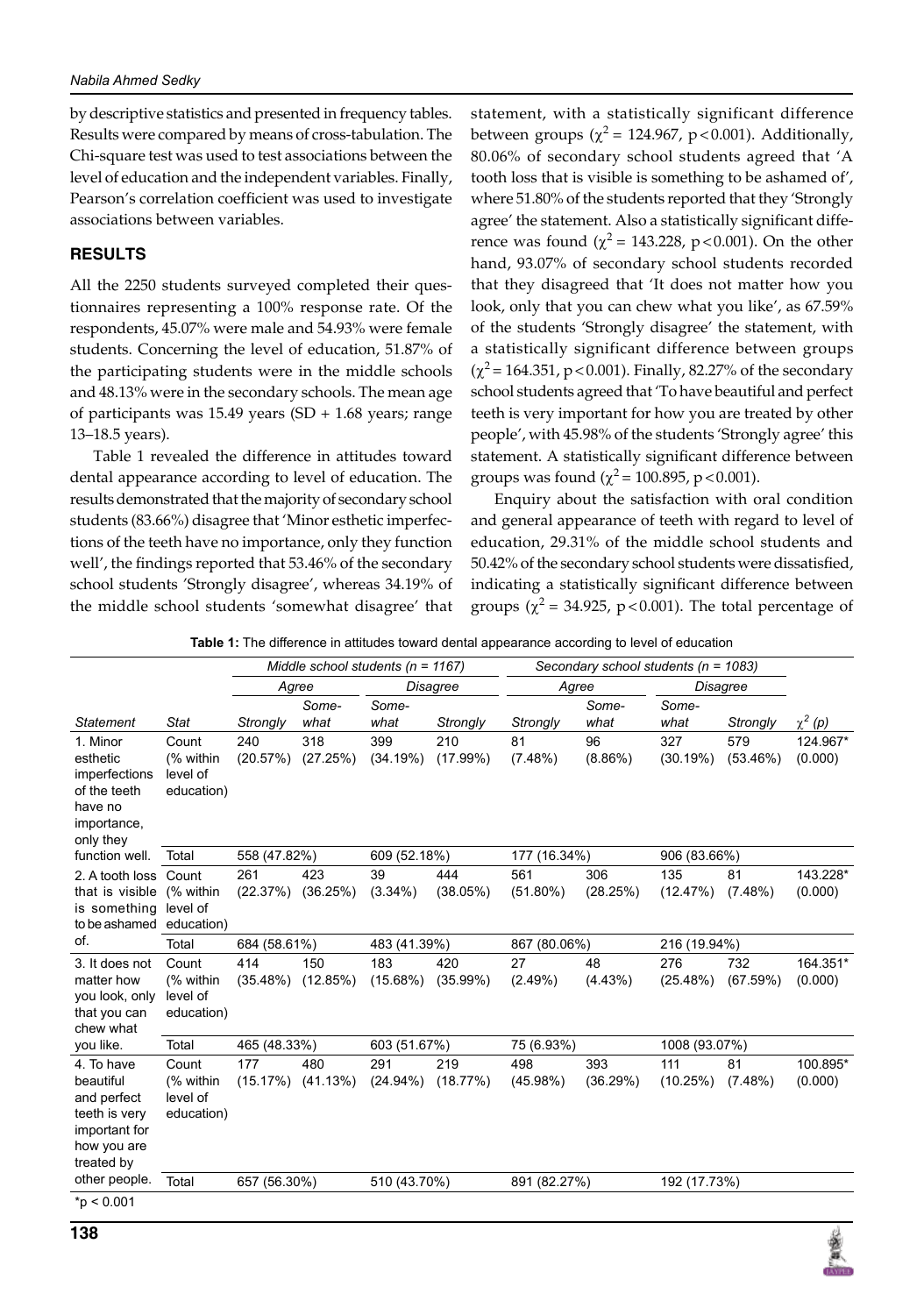dissatisfaction with oral condition and general appearance of teeth was 39.47%, (Table 2).

Table 3 portrayed the reasons for dissatisfaction of the studied group of students with their oral condition and general appearance of the teeth according to level of education. More than half of the students (64.86%) were dissatisfied with their teeth color, the secondary school students (66.48%) were more dissatisfied with their teeth color than middle school students (62.28%), with no significant difference between groups. The second reason for dissatisfaction was that the students thought that their teeth are poorly aligned (35.47%). Both secondary and middle school students were dissatisfied concerning this item (35.71% and 35.09%, respectively) with no significant difference between groups. The third dissatisfying reason was that the students felt that their teeth are crowded (31.08%), where 35.71% of the secondary school students as well as 23.68% of the middle school students registered that this was the reason of dissatisfaction with their dental appearance, with a statistically significant difference  $(\chi^2 = 4.736, p < 0.05)$ . This is followed by that they thought that their anterior teeth are protruding (30.41%). The least dissatisfying reasons were 'caries in the anterior teeth', 'fractures in the anterior teeth' and 'nonesthetic filling in the anterior teeth', (10.47, 9.80 and 8.11%, respectively).

Regarding the perception of the desired treatment to improve dental appearance according to level of education, Table 4 demonstrated that teeth whitening followed by orthodontic treatment, then esthetic fillings constituted the high majority of treatments perceptible by the studied group of students with the secondary school students recorded greater percentages (67.58, 54.95 and 36.81%, respectively), with a statistically significant difference with regard to teeth whitening as well as esthetic fillings and the level of education ( $\chi^2$  = 3.945,  $p < 0.05$  and  $\chi^2 = 4.138$ ,  $p < 0.05$ , respectively). Dental crowns were more necessitating by middle school students (14.04%) than their secondary counterparts, no statistical difference was found between groups.

Table 5 represents Pearson's correlation coefficient between level of education and different studied variables. The results revealed strong correlation between level of

**Table 2:** Satisfaction with oral condition and general appearance of the teeth regarding level of education

|               |                       | Satisfaction with oral condition and<br>general appearance of teeth |               |              |                 |  |
|---------------|-----------------------|---------------------------------------------------------------------|---------------|--------------|-----------------|--|
|               | Variable              | Stat                                                                | Satisfied     | Dissatisfied | $\chi^2(p)$     |  |
|               | Middle ( $n = 1167$ ) | Count (% within level of education)                                 | 825 (70.69%)  | 342 (29.31%) |                 |  |
| Level of      |                       | Secondary ( $n = 1083$ ) Count (% within level of education)        | 537 (49.58%)  | 546 (50.42%) | 34.925* (0.000) |  |
| education     | Total                 | Count (% within level of education)                                 | 1362 (60.53%) | 888 (39.47%) |                 |  |
| $*$ p < 0.001 |                       |                                                                     |               |              |                 |  |

**Table 3:** Reasons for dissatisfaction with oral condition and general appearance of the teeth according to level of education (multiple response)

|                                                   | Total dissatisfaction                  | Level of education                     |                                        |                |  |  |  |
|---------------------------------------------------|----------------------------------------|----------------------------------------|----------------------------------------|----------------|--|--|--|
|                                                   | $(n = 888)$                            | Middle $(n = 342)$                     | Secondary ( $n = 546$ )                |                |  |  |  |
| Reasons for dissatisfaction                       | Count (% within whole<br>study groups) | Count (% within level<br>of education) | Count (% within level<br>of education) | $\chi^2(p)$    |  |  |  |
| Dissatisfied with the teeth color                 | 576 (64.86%)                           | 213 (62.28%)                           | 363 (66.48%)                           | 0.543(0.461)   |  |  |  |
| Thinking that the teeth are poorly aligned        | 315 (35.47%)                           | 120 (35.09%)                           | 195 (35.71%)                           | 0.012(0.913)   |  |  |  |
| Felt that the teeth are crowded                   | 276 (31.08%)                           | 81 (23.68%)                            | 195 (35.71%)                           | 4.736* (0.030) |  |  |  |
| Thought that the anterior teeth are<br>protruding | 270 (30.41%)                           | 99 (28.95%)                            | 171 (31.32%)                           | 0.186(0.666)   |  |  |  |
| Caries in the anterior teeth                      | 93 (10.47%)                            | 48 (14.04%)                            | 45 (8.24%)                             | 2.509(0.113)   |  |  |  |
| Fractures in the anterior teeth                   | 87 (9.80%)                             | 36 (10.53%)                            | 51 (9.34%)                             | 0.112(0.738)   |  |  |  |
| Nonesthetic filling in the anterior teeth         | 72 (8.11%)                             | 30 (8.77%)                             | 42 (7.69%)                             | 0.110(0.741)   |  |  |  |

 $*p < 0.05$ 

**Table 4:** Perception of the desired treatment to improve dental appearance according to level of education (multiple response)

|                                        | Level of education                  |                                     |                              |
|----------------------------------------|-------------------------------------|-------------------------------------|------------------------------|
| Perception of the desired treatment to | Middle $(n = 342)$                  | Secondary ( $n = 546$ )             |                              |
| <i>improve dental appearance</i>       | Count (% within level of education) | Count (% within level of education) | $\chi^2(p)$                  |
| Teeth whitening                        | 192 (56.14%)                        | 369 (67.58%)                        | $3.945$ <sup>*</sup> (0.047) |
| Orthodontic treatment                  | 177 (51.75%)                        | 300 (54.95%)                        | 0.287(0.592)                 |
| <b>Esthetic fillings</b>               | 87 (25.44%)                         | 201 (36.81%)                        | 4.138* (0.042)               |
| Dental crowns                          | 48 (14.04%)                         | 54 (9.89%)                          | 1.184 (0.276)                |
| $*$ p < 0.05                           |                                     |                                     |                              |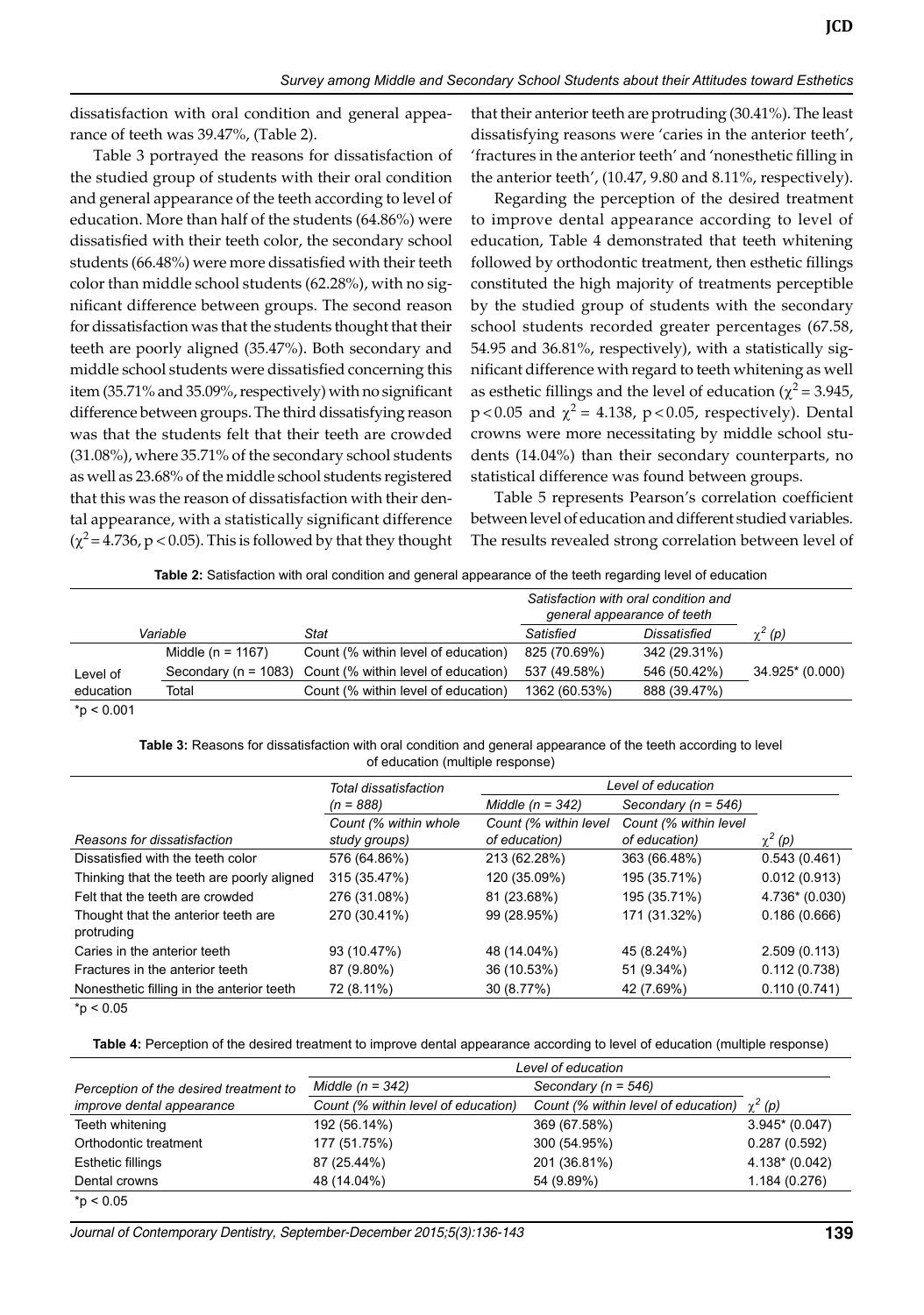|                                                 |        | Level of faction<br>edu-<br>cation | Satis-<br>with oral<br>condition color | Dissa-<br>tisfied<br>teeth | Felt<br>with the that the<br>teeth are poorly<br>crowded aligned | <b>Thinking</b><br>that the<br>teeth are | <b>Thought</b><br>that the<br>anterior<br>teeth are<br>protruding | Caries<br>in the<br>anterior<br>teeth | Non-<br>esthetic<br>filling in the in the<br>anterior<br>teeth | Frac-<br>tures<br>anterior<br>teeth | Ortho-<br>dontic<br>treat-<br>ment | Teeth<br>white-<br>ning | <b>Esthetic</b><br>fillings |
|-------------------------------------------------|--------|------------------------------------|----------------------------------------|----------------------------|------------------------------------------------------------------|------------------------------------------|-------------------------------------------------------------------|---------------------------------------|----------------------------------------------------------------|-------------------------------------|------------------------------------|-------------------------|-----------------------------|
| Level of<br>education                           | r<br>P |                                    |                                        |                            |                                                                  |                                          |                                                                   |                                       |                                                                |                                     |                                    |                         |                             |
| Satisfaction<br>with oral<br>condition          |        | $r 0.216**$<br>P 0.000             |                                        |                            |                                                                  |                                          |                                                                   |                                       |                                                                |                                     |                                    |                         |                             |
| Dissatisfied<br>with the<br>teeth color         |        | $r$ 0.186**<br>P 0.000             | $0.911**$<br>0.000                     |                            |                                                                  |                                          |                                                                   |                                       |                                                                |                                     |                                    |                         |                             |
| Felt that the r 0.178**                         |        |                                    | $0.943**$                              | $0.794**$                  |                                                                  |                                          |                                                                   |                                       |                                                                |                                     |                                    |                         |                             |
| teeth are<br>crowded                            |        | P 0.000                            | 0.000                                  | 0.000                      |                                                                  |                                          |                                                                   |                                       |                                                                |                                     |                                    |                         |                             |
| Thinking that r 0.201**                         |        |                                    | $0.937**$                              | $0.795**$                  | $0.891**$                                                        |                                          |                                                                   |                                       |                                                                |                                     |                                    |                         |                             |
| the teeth<br>are poorly<br>aligned              |        | P 0.000                            | 0.000                                  | 0.000                      | 0.000                                                            |                                          |                                                                   |                                       |                                                                |                                     |                                    |                         |                             |
| Thought                                         |        | r 0.199**                          | $0.944**$                              | $0.825**$                  | $0.880**$                                                        | $0.886**$                                |                                                                   |                                       |                                                                |                                     |                                    |                         |                             |
| that the<br>anterior<br>teeth are<br>protruding |        | P 0.000                            | 0.000                                  | 0.000                      | 0.000                                                            | 0.000                                    |                                                                   |                                       |                                                                |                                     |                                    |                         |                             |
| Caries in                                       |        | $r 0.223**$                        | $0.979**$                              | $0.870**$                  | $0.910**$                                                        | $0.929**$                                | 0.938**                                                           |                                       |                                                                |                                     |                                    |                         |                             |
| the anterior<br>teeth                           |        | P 0.000                            | 0.000                                  | 0.000                      | 0.000                                                            | 0.000                                    | 0.000                                                             |                                       |                                                                |                                     |                                    |                         |                             |
| Non-                                            |        | $r 0.214***$                       | $0.984**$                              | $0.910**$                  | $0.916**$                                                        | $0.909**$                                | $0.917**$                                                         | $0.961**$                             |                                                                |                                     |                                    |                         |                             |
| esthetic<br>filling in the<br>anterior<br>teeth |        | P 0.000                            | 0.000                                  | 0.000                      | 0.000                                                            | 0.000                                    | 0.000                                                             | 0.000                                 |                                                                |                                     |                                    |                         |                             |
| Fractures in r 0.214**                          |        |                                    | $0.980**$                              | 0.872** 0.913**            |                                                                  | $0.934**$                                | $0.945**$                                                         | 0.982**                               | $0.961**$                                                      |                                     |                                    |                         |                             |
| the anterior $p_{0.000}$<br>teeth               |        |                                    | 0.000                                  | 0.000                      | 0.000                                                            | 0.000                                    | 0.000                                                             | 0.000                                 | 0.000                                                          |                                     |                                    |                         |                             |
| Orthodontic r 0.190**                           |        |                                    | $0.916**$                              | $0.732**$                  | $0.914**$                                                        | $0.907**$                                | 0.938**                                                           | $0.897**$                             | $0.878**$                                                      | $0.917**$                           |                                    |                         |                             |
| treatment                                       |        | P 0.000                            | 0.000                                  | 0.000                      | 0.000                                                            | 0.000                                    | 0.000                                                             | 0.000                                 | 0.000                                                          | 0.000                               |                                    |                         |                             |
| Teeth                                           |        | $r 0.167**$                        | $0.911**$                              | $0.949**$                  | $0.819**$                                                        | $0.802**$                                | $0.815**$                                                         | $0.873**$                             | $0.911**$                                                      | $0.869**$                           | $0.726**$                          |                         |                             |
| whitening                                       |        | P 0.000                            | 0.000                                  | 0.000                      | 0.000                                                            | 0.000                                    | 0.000                                                             | 0.000                                 | 0.000                                                          | 0.000                               | 0.000                              |                         |                             |
| Esthetic                                        |        | $r 0.179**$                        | $0.941**$                              | $0.850**$                  | $0.871**$                                                        | $0.889**$                                | $0.899**$                                                         | $0.955**$                             | $0.952**$                                                      | $0.954**$                           |                                    | 0.853** 0.854**         |                             |
| fillings                                        |        | P 0.000                            | 0.000                                  | 0.000                      | 0.000                                                            | 0.000                                    | 0.000                                                             | 0.000                                 | 0.000                                                          | 0.000                               | 0.000 0.000                        |                         |                             |
| Dental                                          |        | $r 0.219**$                        | $0.977**$                              | $0.913**$                  | $0.911**$                                                        | $0.904**$                                | $0.911**$                                                         | $0.951**$                             | $0.957**$                                                      | $0.953**$                           |                                    |                         | 0.869** 0.914** 0.907**     |
| crowns                                          |        | P 0.000                            | 0.000                                  | 0.000                      | 0.000                                                            | 0.000                                    | 0.000                                                             | 0.000                                 | 0.000                                                          | 0.000                               | 0.000                              | 0.000                   | 0.000                       |

**Table 5:** Pearson's correlation coefficient between gender, level of education, satisfaction with oral condition and different studied variables

\*\*Correlation is significant at the 0.01 level (2-tailed)

education and satisfaction with oral condition meaning that whether the students are satisfied or dissatisfied. Also a strong correlation was detected between the reasons for dissatisfaction represented by dissatisfaction with the teeth color, the feeling that the teeth are crowded, the thinking that the teeth are poorly aligned, the thought that the anterior teeth are protruding, presence of caries in the anterior teeth, presence of nonesthetic filling in the anterior teeth and fractures in the anterior teeth. Moreover, the level of education had strong correlation with the desired treatments in the form of orthodontic treatment, teeth whitening, esthetic fillings and dental crowns.

# **Discussion**

Attitudes and perceptions toward dental appearance differ among populations and among individuals in a population.<sup>13</sup> In the current study, attitudes toward dental appearance were detected through students' replies to four statements concerned with the importance of dental appearance. Regarding the level of education, the outcomes of this work demonstrated that older students (secondary school students) were more interested to statements on the importance of dental appearance than the younger ones. Secondary school students accentuated the importance of dental appearance more than the middle

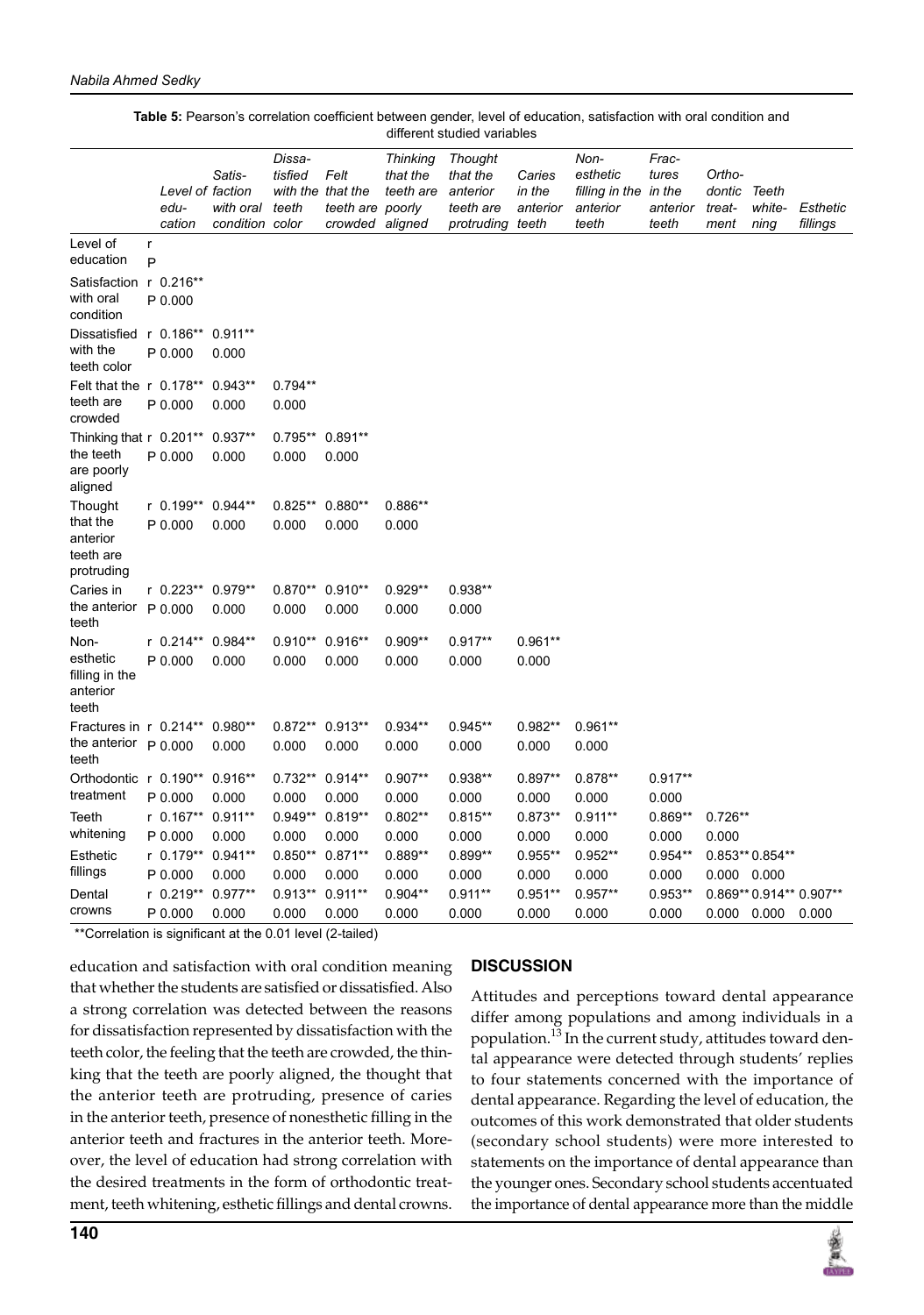school students for the second and fourth statements. Yet, younger students agreed more than older ones to the first and third statements that were concerned with tooth function.

Statements 1 and 3 tried to explore opinions on the relative importance of esthetics *vs* function. Concerning the 1st statement, the majority of the participating students disagreed that minor esthetic imperfections of the teeth have no importance; they only have to function well (83.66 and 52.18% of the secondary and middle school students, respectively). For the 3rd statement, the mainstream of the sharing subjects (93.07 and 51.67% of the secondary and middle school students, respectively) also disagreed that it does not matter how you look, only that you can chew what you like. This means that both older and younger students cannot step down the esthetic appearance of the teeth, even in the form of simple defects and that they seek both the beauty and function of the teeth. These findings are in accord with that of Tin-Oo et al $16$  where they discovered that age was not associated with satisfaction with dental appearance proposing that dental appearance is becoming equally essential in both older and younger adults. On the other hand, the results of the present study are in contrast to that of Carlsson et al<sup>4</sup> where they found that about 90% of the participants agreed with the 1st statement and 25% agreed with the 3rd statement.

Additionally, statements 2 and 4 investigated the significance of esthetics. With regard to the answers of these two statements, the majority of the students agreed that 'A tooth loss that is visible is something to be ashamed of' and 'To have beautiful and perfect teeth is very important for how you are treated by other people', with the older students registered higher percentage of responses than the younger ones. The current findings are compatible with that of Carlsson et  $al<sup>4</sup>$  in relation to the 4th statement where they reported that the great majority of those who answered the questions agreed the statement. Furthermore, there seems to be widespread conformity on the importance of dental appearance. In a study implemented in six countries, about 95% of the participants replied 'very important' or 'important' to the question 'How important is the appearance of your teeth to you? $17$ 

The present study examined satisfaction with oral condition and general appearance of the teeth, the reasons for dissatisfaction with the current esthetic status, as well as the perception of the desired treatment to improve dental appearance. The outcomes of the current study illustrated that 60.53% of the contributors were satisfied with their oral conditions and the general appearance of teeth. These findings are inconsistent with the results of earlier studies,<sup>16,18,19</sup> which could be related to the application of different procedures to assess satisfaction in addition to other contributing factors as cultural and ethnic factors.<sup>16,20</sup> Moreover, younger students were more potentially satisfied with their dental appearance than older ones (70.69 and 49.58%, respectively). These results are in contrast to that previously reported in former studies, $18,19$  in which they found that older people were more prone than the younger to be contented with their dental appearance. Another study discovered that age was not related with satisfaction with dental appearance indicating that dental appearance is becoming evenly essential in both older and younger adults.<sup>16</sup>

The results of the present study revealed that 39.47% of the contributors were dissatisfied with their oral condition and general appearance of teeth with the older students expressed greater dissatisfaction than younger ones. This dissatisfaction was chiefly reported with the teeth color, followed by poor alignment of teeth, teeth crowding, anterior teeth protrusion, caries in anterior teeth, fractures in anterior teeth and finally nonesthetic fillings in anterior teeth. This means that the participants' first priority of interest was directed toward the color and alignment of teeth as well as the presence of malocclusion. Then comes as a second priority the presence of cavities in the front teeth or broken teeth as a result of decay or other reasons, and their last interest is the presence of unesthetic fillings in anterior teeth, which reflects the lack of awareness to maintain good oral and dental health to avoid the occurrence of advanced stages of oral and dental diseases that will lead to tooth loss and consequently lack of esthetic appearance and facial attractiveness. The present results are consistent with that of a previous study carried out in Ankara, Turkey.<sup>19</sup> Moreover, poor tooth alignment and crowding are among the most common malocclusion attributes registered in the literature, $2^{1,22}$  and tooth color is a crucial factor affecting satisfaction with smile appearance, $^1$  which may clarify the current results of the presence of correlation between the reasons for dissatisfaction with general appearance and students' perceptions of having these attributes.

Nowadays, cosmetic dentistry has become an important feature of dentistry. Tooth whitening, anterior teeth restoration, labial veneers crowns, and orthodontic treatment are repeatedly requested by patients who are concerned in improving their dental appearance.<sup>12</sup> Regarding the perception of the studied group of participants about the desired treatment to improve dental appearance, the outcomes of this study illustrated that teeth whitening was perceived more among the older students as the first type of treatment desired followed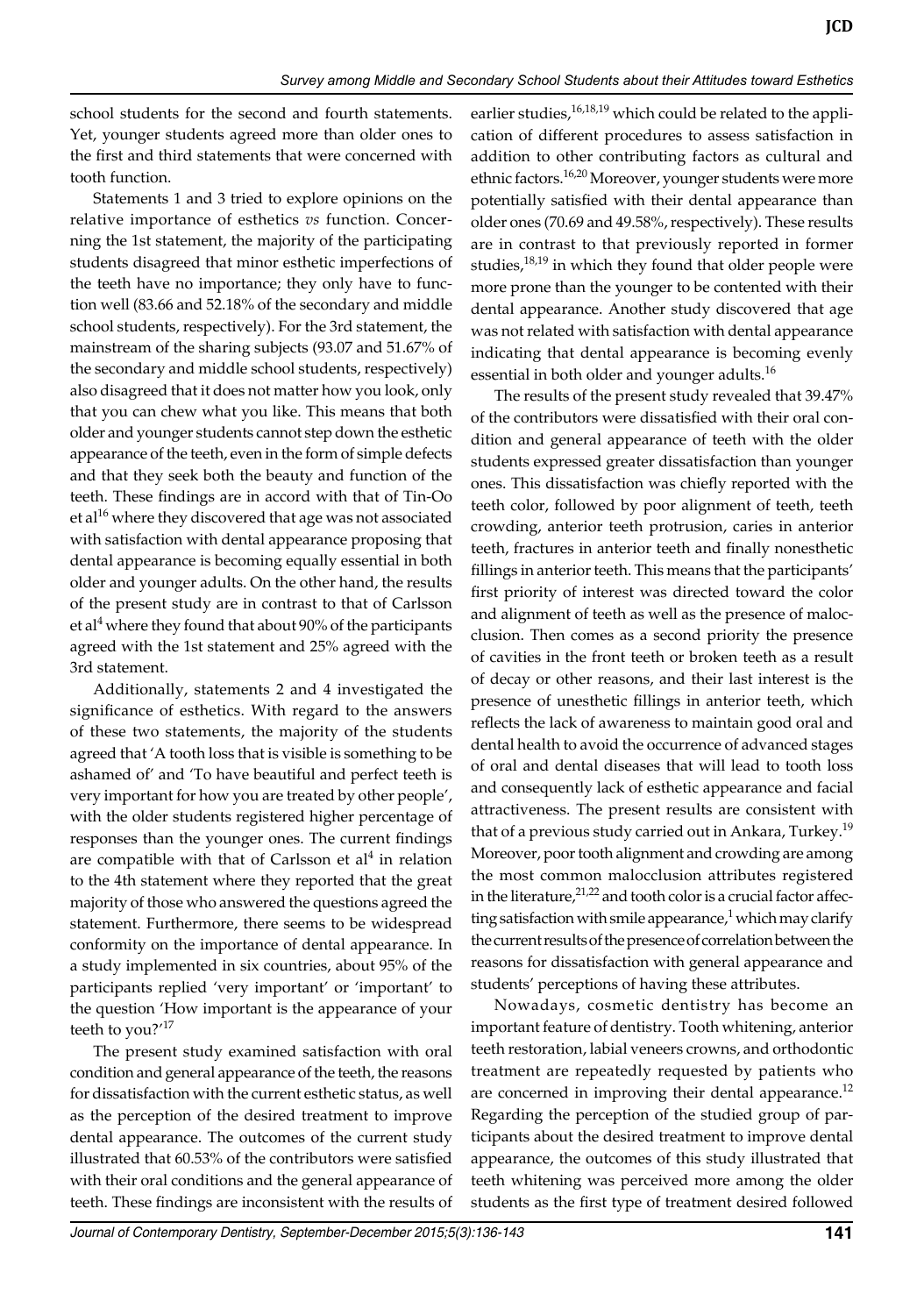by orthodontic treatment and then esthetic fillings. Dental crowns were the last desired treatment and was more required by the younger students, reflecting the lack of awareness and perception of modern techniques in dental treatments among this group of students that aiming to apply noninvasive and conservative procedures. These findings additionally supports the influence of tooth color on satisfaction with dental appearance and these results are in accord with the findings of earlier studies.<sup>12,16,23</sup> Furthermore, the results of the current study revealed that satisfaction with dental appearance was significantly correlated with the feeling of presence of poor tooth alignment and/or protrusion, as well as nonesthetic fillings and/or fractured anterior teeth. This could be due to that poor tooth alignment and anterior tooth fractures change the appearance of teeth causing them to be less appealing. This was supported by the finding that satisfaction with dental appearance had significant correlation to the desire for orthodontic treatment, esthetic fillings and dental crowning so as to enhance the appearance of teeth. These results are in harmony with the findings of a former study<sup>12</sup> but not in accord with others.<sup>16,19</sup>

# **Conclusion**

Based on the findings of the current study, older students were more concerned about the magnitude of dental appearance than their younger counterparts. With regard to the statements that investigate thoughts on the significance of esthetics contrasted with function, mutually older and younger students cannot compromise the esthetic manifestation of the teeth, even if simple defects occur and they request beauty of the teeth in addition to their function. Furthermore, secondary school students agreed more for the statements explored the importance of esthetics.

Most of the participants were satisfied with their oral conditions and the general appearance of their teeth. More than one third of the students were dissatisfied with their dental appearance with the secondary school students registering higher responses. Discontent with tooth color, malalignment, crowding and protruding of anterior teeth had negative impact on student satisfaction with their dental appearance. Also, some problems related to anterior teeth as caries, fractures and nonesthetic fillings promoted the increased dissatisfaction with general appearance of teeth.

Teeth whitening, orthodontic treatment as well as esthetic fillings composed the popular treatments perceived by the students with the older students recorded higher percentages, whereas dental crowns were more demanding by younger students.

Additionally, a strong correlation was reported between level of education and satisfaction with oral condition, as well as the reasons for dissatisfaction with general appearance and perception of the desired treatment to improve oral and dental appearance.

# **Recommendations**

- There is a need to improve the oral and dental health knowledge, attitude and practices among the targeted population to increase their awareness in order to sustain good oral health to overcome oral diseases and accordingly maintain esthetic appearance.
- Raise the awareness among middle school students about modern techniques in dental treatments to preserve their natural teeth.
- Considerate patients' perceptions of their dental appearance is an essential feature of patient management that may help dentists in planning treatments that are satisfactory to the patients directing to better levels of patient satisfaction.
- Further studies should be organized in other areas of the Saudi community as well as other countries representing the different socioeconomic status of the population and the various health care providers sector of the population.

# **References**

- 1. Qualtrough AJ, Burke FJ. A look at dental esthetics. Quintessence Int 1994 Jan;25(1):7-14.
- 2. Holm S. Changes to bodily appearance: the aesthetics of deliberate intervention. Med Humanities 2000 Jun;26(1):43-48.
- 3. Chignell A. Beauty as a symbol of natural systematicity. Br J Aesthetic 2006;46(4):406-415.
- 4. Carlsson GE, Johansson A, Johansson AK, Ordell S, Ekback G, Unell L. Attitudes toward dental appearance in 50- and 60-year-old subjects living in Sweden. J Esthet Restorat Dentist 2008;20(1):46-55.
- 5. Davis LG, Ashworth PD, Spriggs LS. Psychological effects of aesthetic dental treatment. J Dentist 1998 Sep;26(7): 547-554.
- 6. Wolfart S, Quaas AC, Freitag S, Kropp P, Gerber WD, Kern M. General well-being as an important co-factor of self-assessment of dental appearance. Int J Prosthod 2006 Sep-Oct;19(5):449-454.
- 7. Newton JT, Prabhu N, Robinson PG. The impact of dental appearance on the appraisal of personal characteristics. Int J Prosthod 2003 Jul-Aug;16(4):429-434.
- 8. Elias AC, Sheiham A. The relationship between satisfaction with mouth and number and position of teeth. J Oral Rehabil 1998 Sep;25(9):649-661.
- 9. Trovik TA, Klock KS, Haugejorden O. Predictors of Norwegian adult patients' perceived need for replacement of teeth at the time of extraction. Community Dent Health 2002 Jun;19(2):79-85.